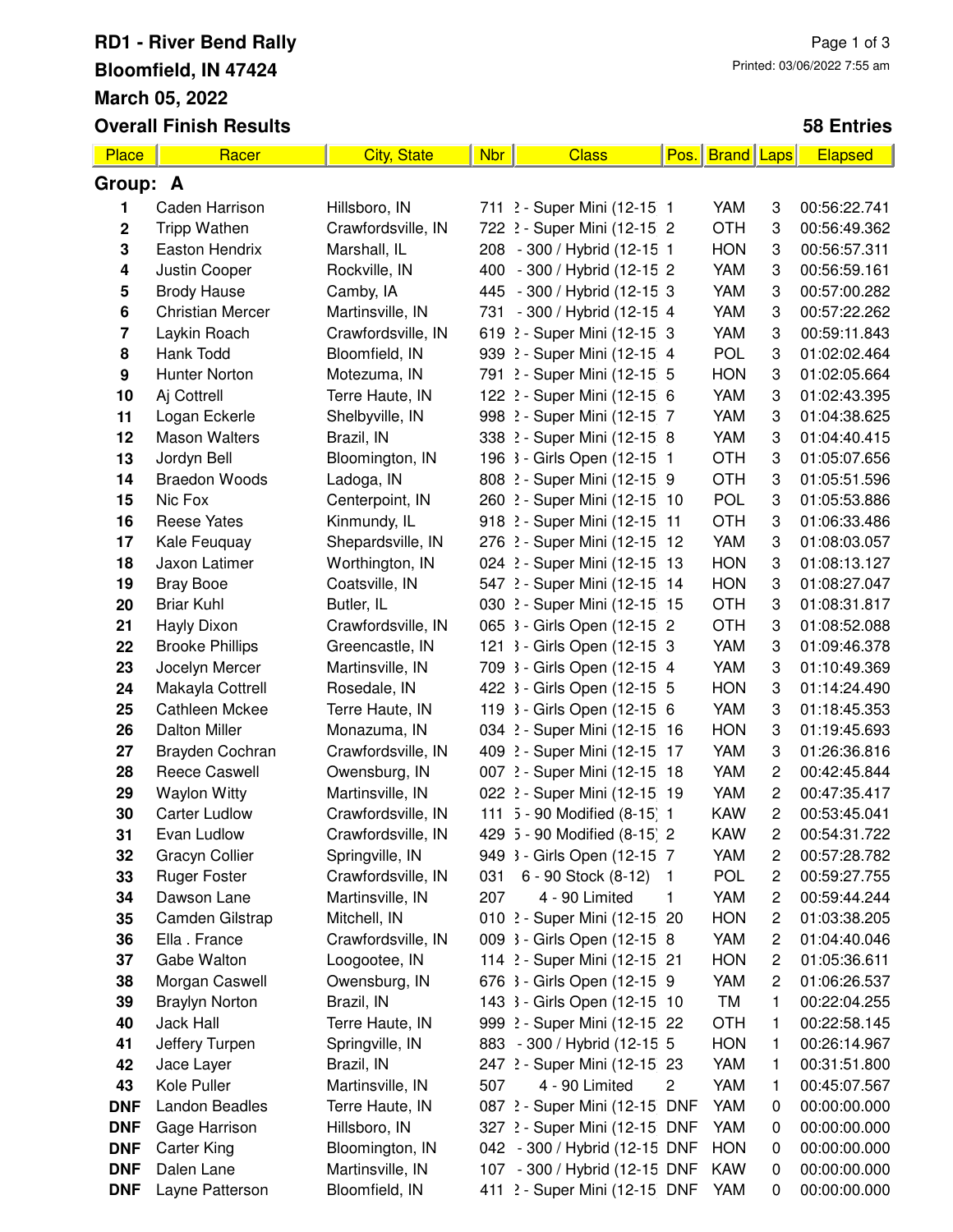| <b>RD1 - River Bend Rally</b> |                               |                    |            | Page 2 of 3                       |                             |                        |   |                   |  |
|-------------------------------|-------------------------------|--------------------|------------|-----------------------------------|-----------------------------|------------------------|---|-------------------|--|
|                               | Bloomfield, IN 47424          |                    |            |                                   | Printed: 03/06/2022 7:55 am |                        |   |                   |  |
| March 05, 2022                |                               |                    |            |                                   |                             |                        |   |                   |  |
|                               | <b>Overall Finish Results</b> |                    |            |                                   |                             |                        |   | <b>58 Entries</b> |  |
| Place                         | Racer                         | <b>City, State</b> | <b>Nbr</b> | <b>Class</b>                      |                             | <b>Pos.</b> Brand Laps |   | <b>Elapsed</b>    |  |
| Group: A                      |                               |                    |            |                                   |                             |                        |   |                   |  |
| <b>DNF</b>                    | Hudson Young                  | Poland, IN         |            | 428 2 - Super Mini (12-15 DNF OTH |                             |                        | 0 | 00:00:00.000      |  |